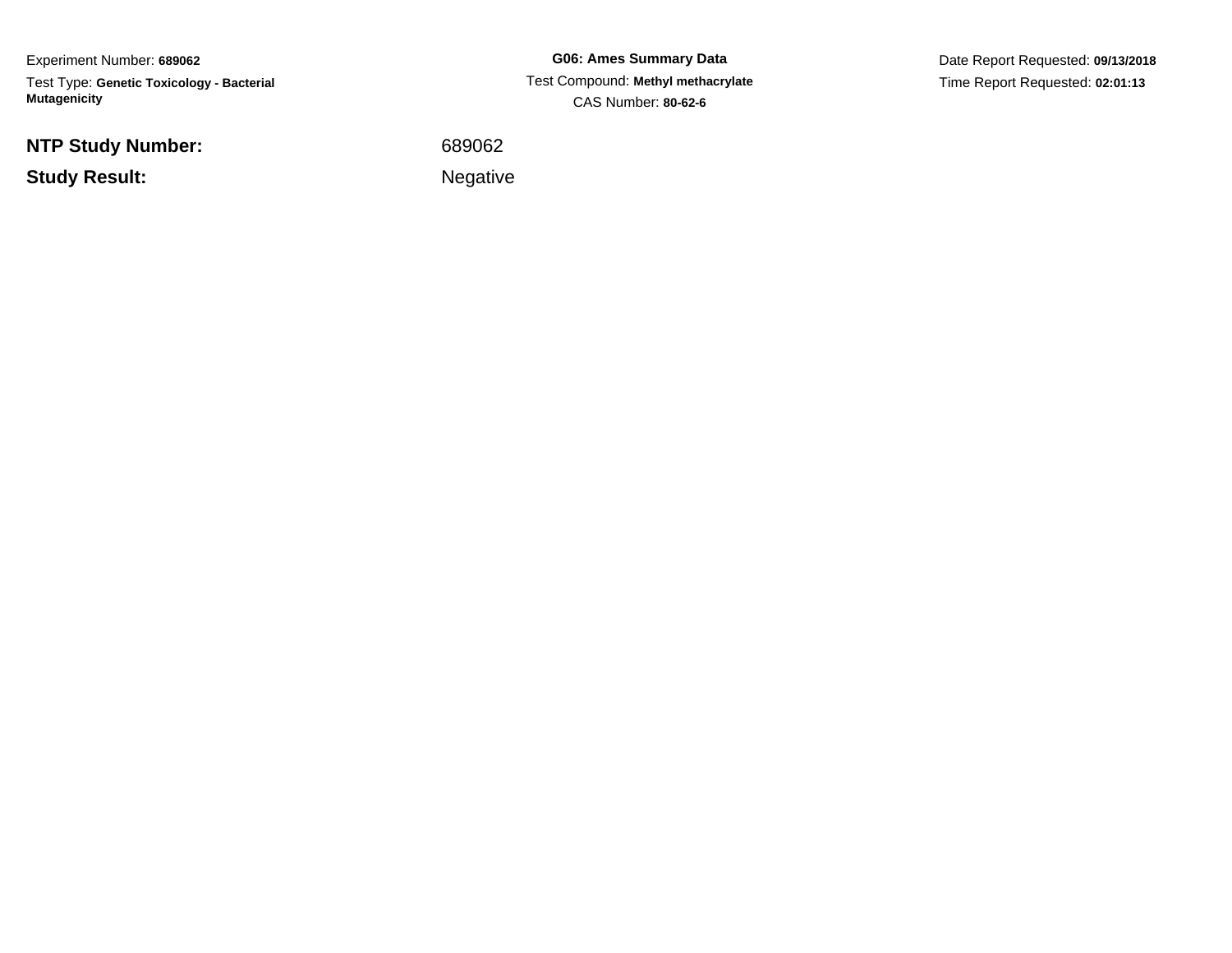Test Type: **Genetic Toxicology - Bacterial Mutagenicity**

## **G06: Ames Summary Data** Test Compound: **Methyl methacrylate**CAS Number: **80-62-6**

Date Report Requested: **09/13/2018**Time Report Requested: **02:01:13**

|                               |                   |                   | Strain: TA100     |                        |                        |
|-------------------------------|-------------------|-------------------|-------------------|------------------------|------------------------|
| Dose (ug/Plate)               | <b>Without S9</b> | <b>Without S9</b> | <b>Without S9</b> | <b>With 10% Rat S9</b> | <b>With 10% Rat S9</b> |
| Vehicle Control <sup>1</sup>  | $88 \pm 1.7$      | $105 \pm 5.5$     | $102 \pm 2.2$     | $124 \pm 1.7$          | $127 \pm 13.9$         |
| 33.0                          |                   | $98 \pm 7.9$      | 108 $\pm$<br>3.6  |                        |                        |
| 100.0                         | $90 \pm 10.7$     | $90 \pm 6.7$      | $105 \pm$<br>5.9  | $114 \pm 6.6$          | $149 +$<br>7.4         |
| 333.0                         | $81 \pm 6.8$      | $98 \pm 1.7$      | $105 \pm$<br>1.5  | $104 \pm 3.7$          | $153 \pm$<br>2.9       |
| 1000.0                        | $75 \pm 1.8$      | $90 \pm 4.6$      | 1.3<br>$101 \pm$  | $113 \pm 7.2$          | 156 $\pm$<br>5.5       |
| 3333.0                        | Toxic             | $91 \pm 4.7$      | Toxic             | $117 \pm 11.5$         | 168 $\pm$<br>5.9       |
| 10000.0                       | Toxic             |                   |                   | $115 \pm 3.0$          | $153 \pm$<br>5.5       |
| <b>Trial Summary</b>          | Negative          | Negative          | Negative          | Negative               | Equivocal              |
| Positive Control <sup>2</sup> |                   |                   |                   | $2510 \pm 29.7$        | $2441 \pm 251.3$       |
| Positive Control <sup>3</sup> | $1379 \pm 20.5$   | $1690 \pm 22.6$   | $1571 \pm 134.6$  |                        |                        |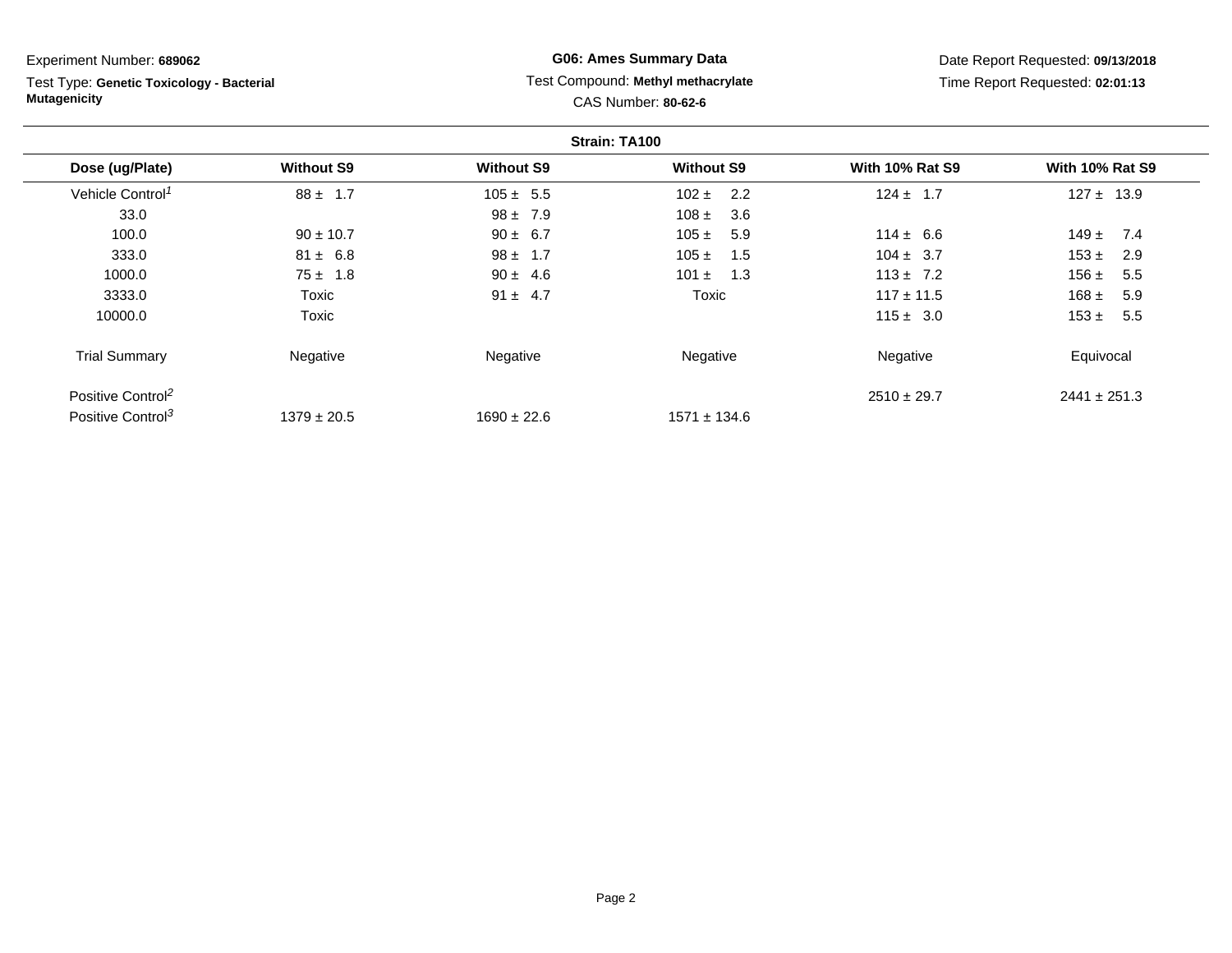Test Type: **Genetic Toxicology - Bacterial Mutagenicity**

## **G06: Ames Summary Data** Test Compound: **Methyl methacrylate**CAS Number: **80-62-6**

|                               |                     |                     | Strain: TA100 |
|-------------------------------|---------------------|---------------------|---------------|
| Dose (ug/Plate)               | With 10% Hamster S9 | With 10% Hamster S9 |               |
| Vehicle Control <sup>1</sup>  | $120 \pm 12.4$      | $150 \pm 5.0$       |               |
| 33.0                          |                     |                     |               |
| 100.0                         | $119 \pm 1.7$       | $131 \pm 3.3$       |               |
| 333.0                         | $126 \pm 2.3$       | $129 \pm 9.2$       |               |
| 1000.0                        | $112 \pm 3.9$       | $145 \pm 2.8$       |               |
| 3333.0                        | $136 \pm 8.2$       | $148 \pm 4.4$       |               |
| 10000.0                       | $138 \pm 17.5$      | $136 \pm 2.0$       |               |
| <b>Trial Summary</b>          | Negative            | Negative            |               |
| Positive Control <sup>2</sup> | $1512 \pm 142.1$    | $1656 \pm 188.6$    |               |
| Positive Control <sup>3</sup> |                     |                     |               |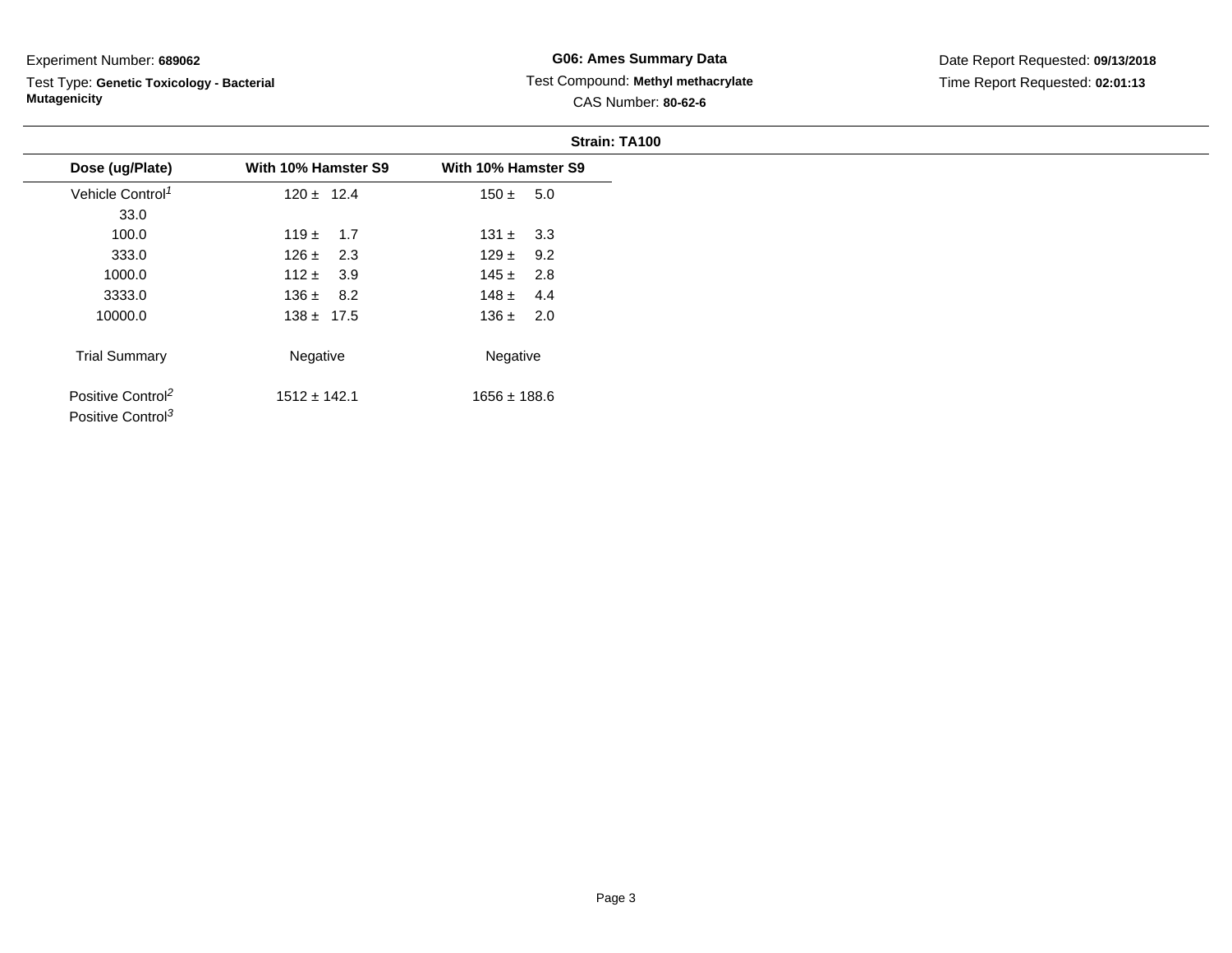Test Type: **Genetic Toxicology - Bacterial Mutagenicity**

## **G06: Ames Summary Data** Test Compound: **Methyl methacrylate**CAS Number: **80-62-6**

Date Report Requested: **09/13/2018**Time Report Requested: **02:01:13**

|                               |                   |                   | Strain: TA1535    |                        |                        |
|-------------------------------|-------------------|-------------------|-------------------|------------------------|------------------------|
| Dose (ug/Plate)               | <b>Without S9</b> | <b>Without S9</b> | <b>Without S9</b> | <b>With 10% Rat S9</b> | <b>With 10% Rat S9</b> |
| Vehicle Control <sup>1</sup>  | $10 \pm 1.2$      | $9 \pm 0.7$       | $8 \pm 0.9$       | $10 \pm 3.5$           | $8 \pm 0.0$            |
| 10.0                          |                   | $8 \pm 2.4$       | 6 ± 0.6           |                        |                        |
| 33.0                          |                   | $6 \pm 2.3$       | $6 \pm 0.3$       |                        | $9 \pm 2.6$            |
| 100.0                         | $13 \pm 1.9$      | $6 \pm 1.3$       | $5 \pm 1.5$       | $11 \pm 0.3$           | $8 \pm 0.6$            |
| 333.0                         | $13 \pm 1.3$      | $5 \pm 2.2$       | $4 \pm 2.0$       | $12 \pm 1.2$           | $7 \pm 2.0$            |
| 1000.0                        | $12 \pm 1.7$      | $5 \pm 0.6$       | $5 \pm 1.2$       | $13 \pm 1.5$           | $8 \pm 0.6$            |
| 3333.0                        | $0 \pm 0.0$       |                   |                   | $8 \pm 2.0$            | $8 \pm 0.6$            |
| 10000.0                       | Toxic             |                   |                   | Toxic                  |                        |
| <b>Trial Summary</b>          | Negative          | Negative          | Negative          | Negative               | Negative               |
| Positive Control <sup>4</sup> |                   |                   |                   | $417 \pm 40.2$         | $276 \pm 43.0$         |
| Positive Control <sup>3</sup> | $1213 \pm 63.9$   | $1355 \pm 70.4$   | $1371 \pm 68.8$   |                        |                        |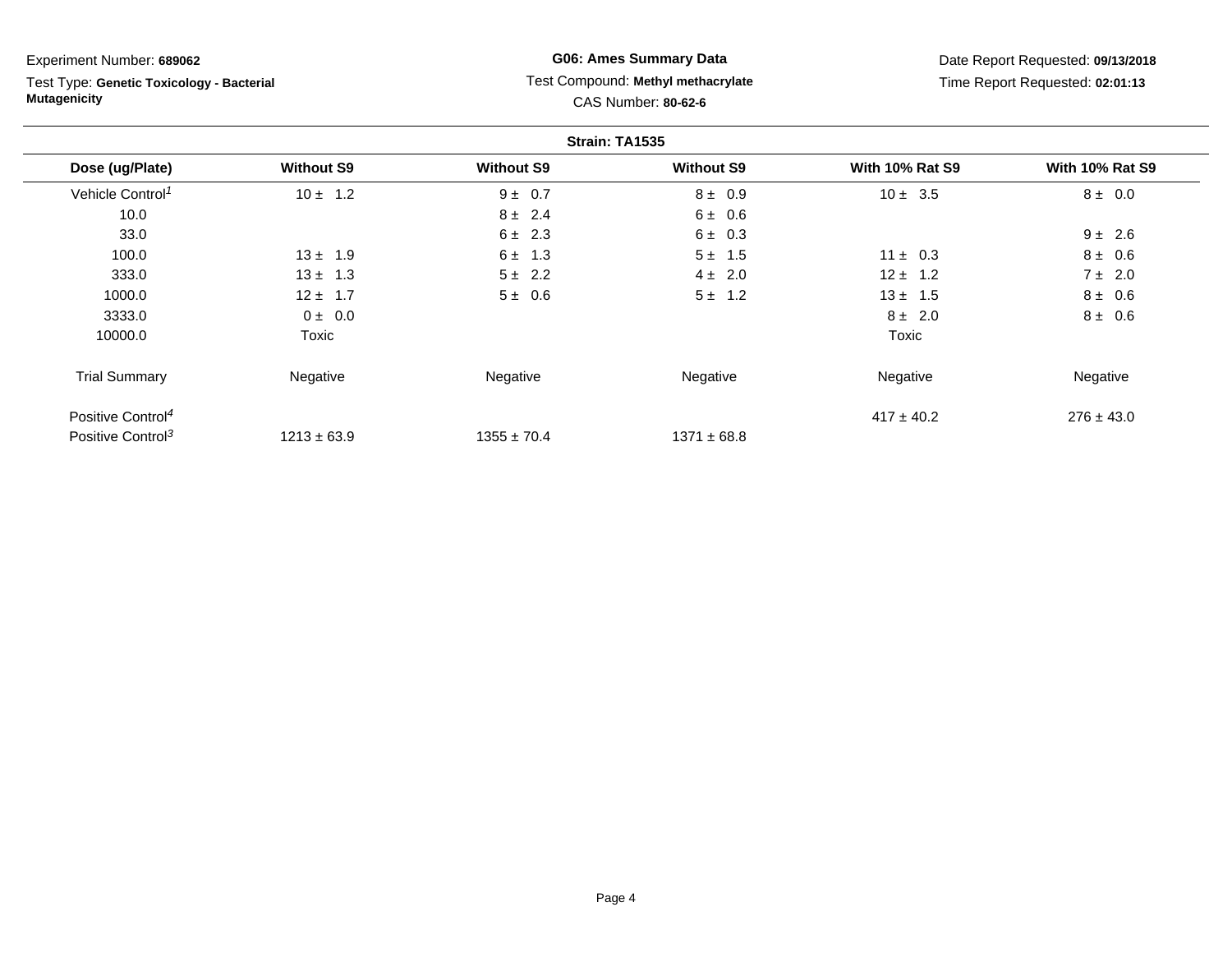Test Type: **Genetic Toxicology - Bacterial Mutagenicity**

## **G06: Ames Summary Data** Test Compound: **Methyl methacrylate**CAS Number: **80-62-6**

|                                                                |                     | Strain: TA1535      |
|----------------------------------------------------------------|---------------------|---------------------|
| Dose (ug/Plate)                                                | With 10% Hamster S9 | With 10% Hamster S9 |
| Vehicle Control <sup>1</sup>                                   | $10 \pm 1.7$        | $18 \pm 0.9$        |
| 10.0                                                           |                     |                     |
| 33.0                                                           |                     |                     |
| 100.0                                                          | $12 \pm 2.0$        | $15 \pm 0.6$        |
| 333.0                                                          | $9 \pm 0.7$         | $15 \pm 2.7$        |
| 1000.0                                                         | $13 \pm 1.9$        | $13 \pm 0.6$        |
| 3333.0                                                         | $15 \pm 2.8$        | $17 \pm 2.3$        |
| 10000.0                                                        | Toxic               | $0\pm0.0$           |
| <b>Trial Summary</b>                                           | Negative            | Negative            |
| Positive Control <sup>4</sup><br>Positive Control <sup>3</sup> | $372 \pm 28.3$      | $119 \pm 1.0$       |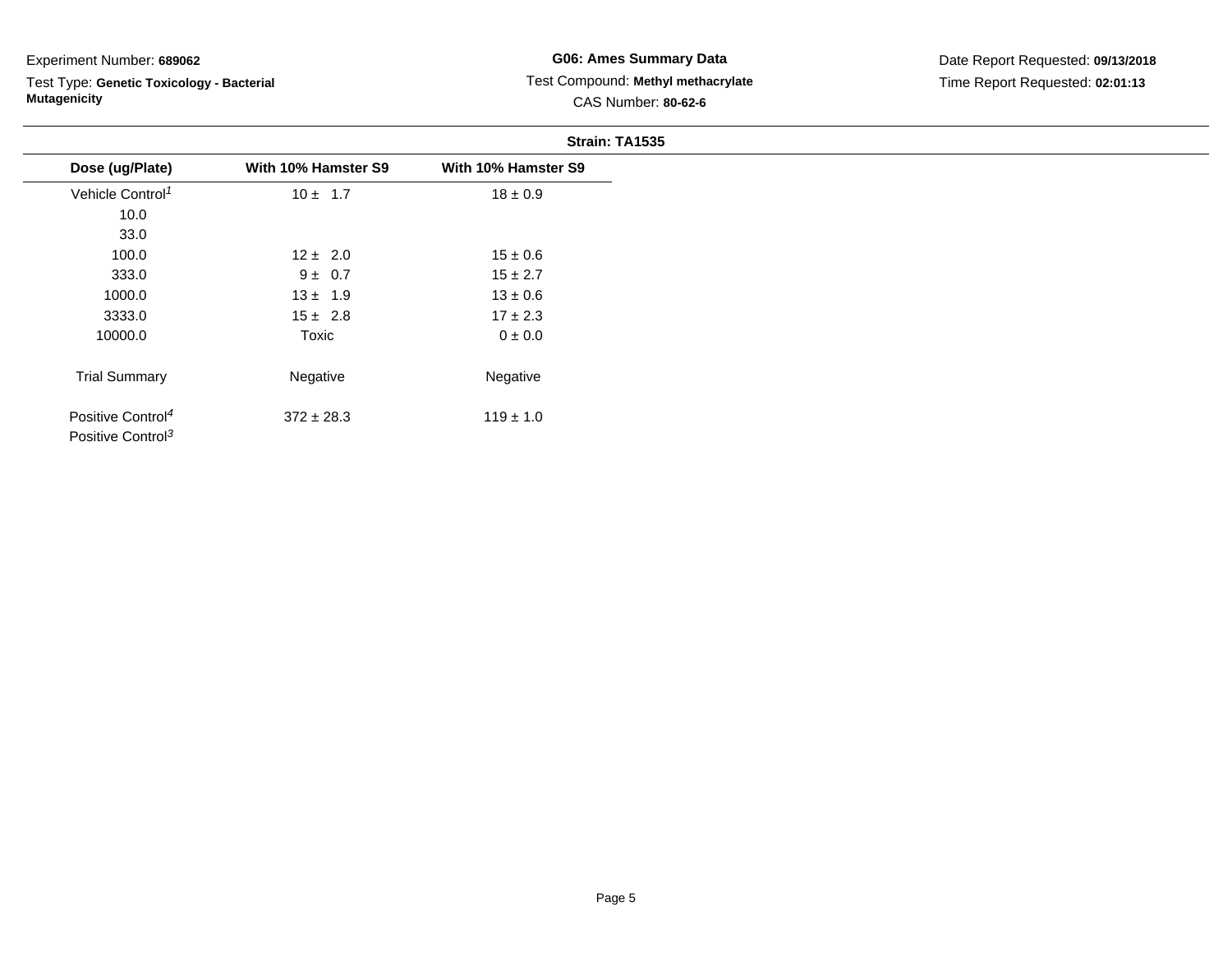Test Type: **Genetic Toxicology - Bacterial Mutagenicity**

## **G06: Ames Summary Data** Test Compound: **Methyl methacrylate**CAS Number: **80-62-6**

Date Report Requested: **09/13/2018**Time Report Requested: **02:01:13**

|                               |                   |                   | Strain: TA1537    |                        |                        |
|-------------------------------|-------------------|-------------------|-------------------|------------------------|------------------------|
| Dose (ug/Plate)               | <b>Without S9</b> | <b>Without S9</b> | <b>Without S9</b> | <b>With 10% Rat S9</b> | <b>With 10% Rat S9</b> |
| Vehicle Control <sup>1</sup>  | $6 \pm 1.2$       | 1.2<br>6±         | $6 \pm 0.6$       | $9 \pm 2.6$            | $4 \pm 0.3$            |
| 10.0                          |                   | 1.5<br>$7 \pm$    | $5 \pm 1.2$       |                        |                        |
| 33.0                          |                   | 0.9<br>7 ±        | $13 \pm 4.3$      |                        |                        |
| 100.0                         | $5 \pm 1.2$       | 2.0<br>7 ±        | $5 \pm 1.5$       | $10 \pm 3.2$           | $8 \pm 0.9$            |
| 333.0                         | $5 \pm 1.5$       | 0.6<br>7 ±        | $6 \pm 1.7$       | $11 \pm 1.9$           | $9 \pm 1.5$            |
| 1000.0                        | $3 \pm 0.3$       | 0.7<br>5±         | $5 \pm 1.3$       | $14 \pm 4.3$           | $8 \pm 0.3$            |
| 3333.0                        | $1 \pm 0.7$       |                   |                   | $12 \pm 2.3$           | 6 ± 0.7                |
| 10000.0                       | $0 \pm 0.0$       |                   |                   | Toxic                  | $3 \pm 2.3$            |
| <b>Trial Summary</b>          | Negative          | Negative          | Negative          | Negative               | Negative               |
| Positive Control <sup>4</sup> |                   |                   |                   | $81 \pm 26.4$          | $35 \pm 3.5$           |
| Positive Control <sup>5</sup> | $609 \pm 62.4$    | $698 \pm 150.5$   | $574 \pm 31.9$    |                        |                        |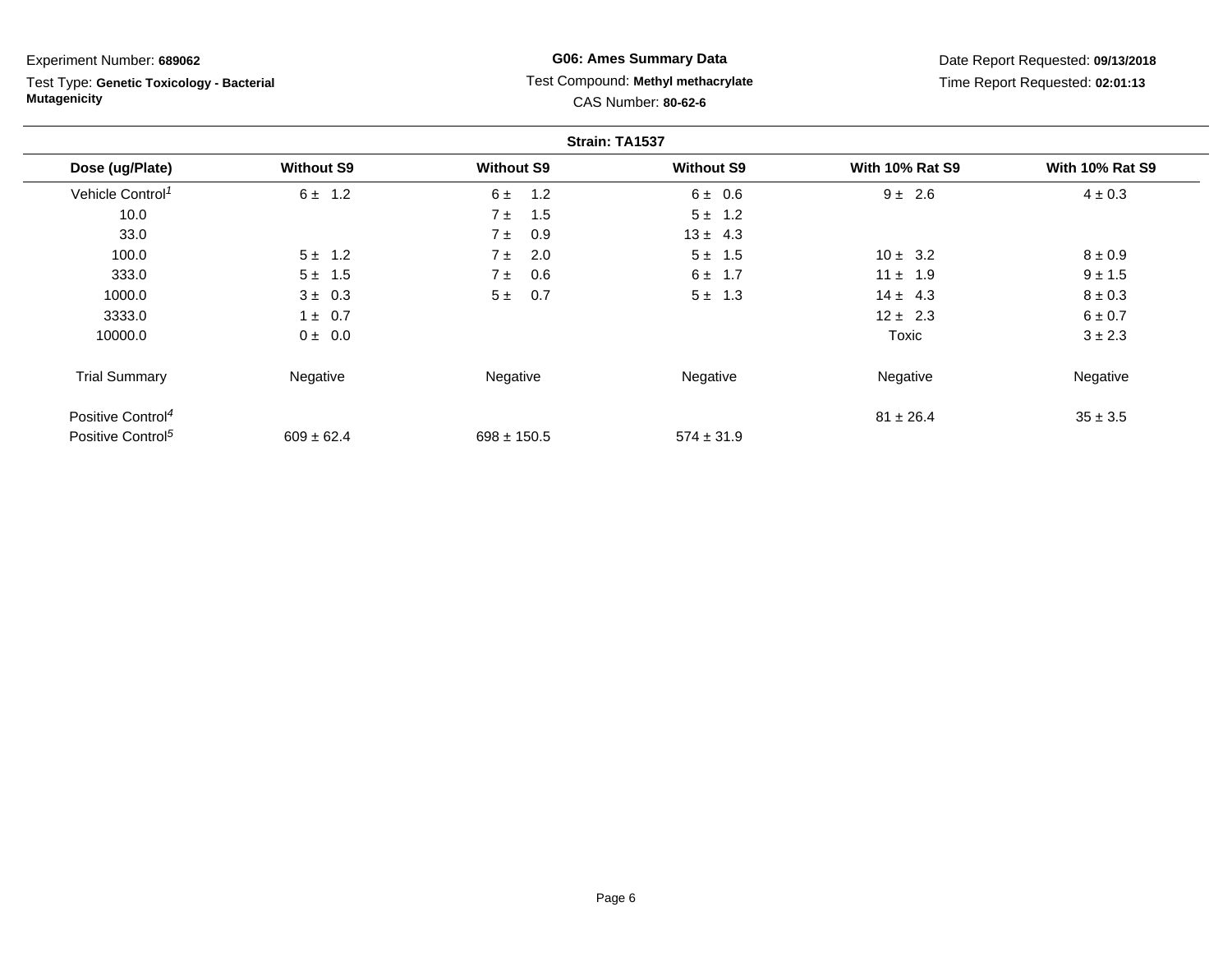Positive Control<sup>5</sup>

Test Type: **Genetic Toxicology - Bacterial Mutagenicity**

## **G06: Ames Summary Data** Test Compound: **Methyl methacrylate**CAS Number: **80-62-6**

|                               | Strain: TA1537      |                     |
|-------------------------------|---------------------|---------------------|
| Dose (ug/Plate)               | With 10% Hamster S9 | With 10% Hamster S9 |
| Vehicle Control <sup>1</sup>  | $7 \pm 1.2$         | $6 \pm 1.0$         |
| 10.0                          |                     |                     |
| 33.0                          |                     | $9 \pm 1.5$         |
| 100.0                         | $10 \pm 3.0$        | $10 \pm 2.3$        |
| 333.0                         | $13 \pm 2.0$        | $8 \pm 0.7$         |
| 1000.0                        | $14 \pm 1.5$        | 7 ± 1.5             |
| 3333.0                        | $11 \pm 2.3$        | $9 \pm 0.6$         |
| 10000.0                       | $0 \pm 0.3$         |                     |
| <b>Trial Summary</b>          | Equivocal           | Negative            |
| Positive Control <sup>4</sup> | $74 \pm 6.9$        | $251 \pm 13.3$      |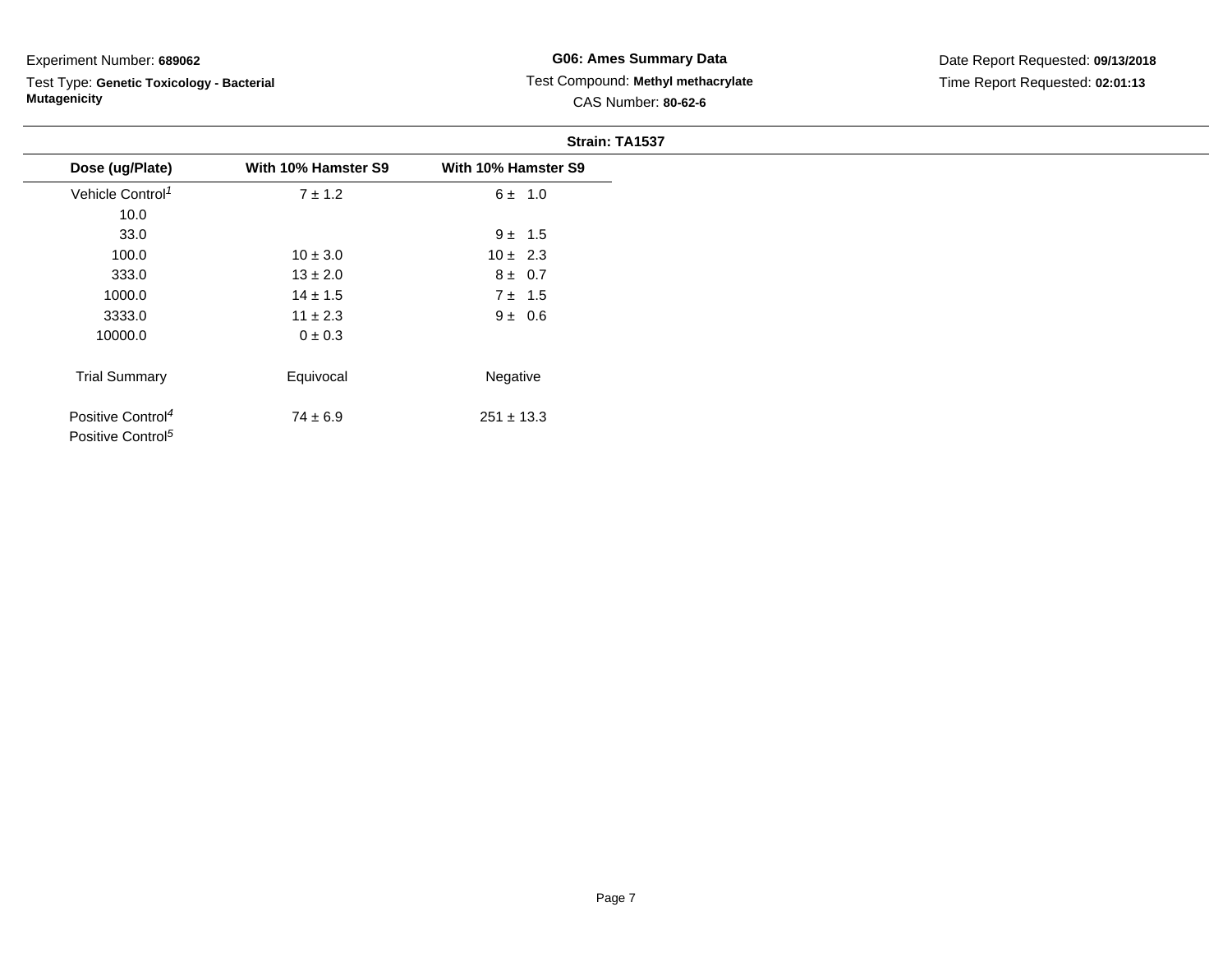**Strain: TA98Dose (ug/Plate) Without S9 Without S9 With 10% Rat S9 With 10% Rat S9 With 10% Hamster S9** Vehicle Control<sup>1</sup>  $28 \pm 2.9$ 9 25 ± 2.8 34  $\pm$  3.5 20  $\pm$  0.9 28  $\pm$  2.3 100.00  $23 \pm 2.6$   $23 \pm 3.2$   $33 \pm 4.3$   $22 \pm 1.9$   $28 \pm 2.3$ 333.00  $23 \pm 2.8$   $23 \pm 3.0$   $29 \pm 4.9$   $17 \pm 4.5$   $34 \pm 2.2$ 1000.00 24 ± 3.0 21 ± 1.3 30 ± 0.0 25 ± 2.3 29 ± 4.3 3333.0Experiment Number: **689062**Test Type: **Genetic Toxicology - BacterialMutagenicityG06: Ames Summary Data** Test Compound: **Methyl methacrylate**CAS Number: **80-62-6**Date Report Requested: **09/13/2018**Time Report Requested: **02:01:13**

 $164 \pm 9.1$ 

10000.0

Trial Summary

Positive Control<sup>2</sup>

Positive Control<sup>6</sup>

Negative

 $232 \pm 20.5$ 

0  $26 \pm 0.3$   $23 \pm 1.5$   $27 \pm 3.3$   $13 \pm 1.5$   $27 \pm 0.5$ 

0  $24 \pm 2.3$   $18 \pm 4.2$   $25 \pm 1.7$   $19 \pm 0.6$   $31 \pm 1.9$ 

e **Negative Regative** Negative Negative Negative Regative Negative

 $1867 \pm 2.9$  1443  $\pm$  34.1

 $913 \pm 42.5$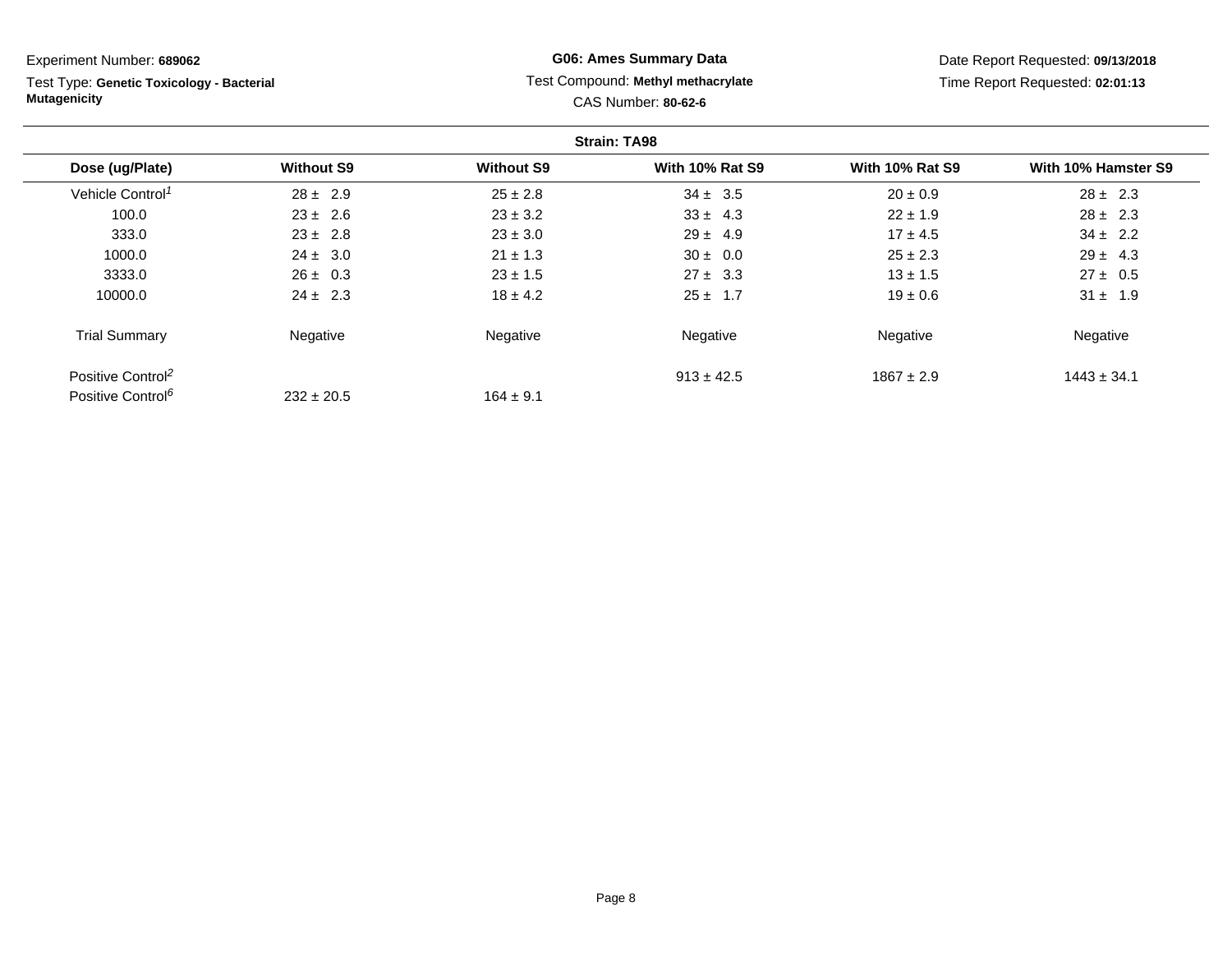Test Type: **Genetic Toxicology - Bacterial Mutagenicity**

**G06: Ames Summary Data** Test Compound: **Methyl methacrylate**CAS Number: **80-62-6**

Date Report Requested: **09/13/2018**Time Report Requested: **02:01:13**

#### **Strain: TA98**

| Dose (ug/Plate)                                                | With 10% Hamster S9 |
|----------------------------------------------------------------|---------------------|
|                                                                |                     |
| Vehicle Control <sup>1</sup>                                   | $34 \pm 2.1$        |
| 100.0                                                          | $31 \pm 3.0$        |
| 333.0                                                          | $36 \pm 1.5$        |
| 1000.0                                                         | $33 \pm 4.9$        |
| 3333.0                                                         | $26 \pm 3.4$        |
| 10000.0                                                        | $31 \pm 1.5$        |
| <b>Trial Summary</b>                                           | Negative            |
| Positive Control <sup>2</sup><br>Positive Control <sup>6</sup> | $1168 \pm 185.3$    |